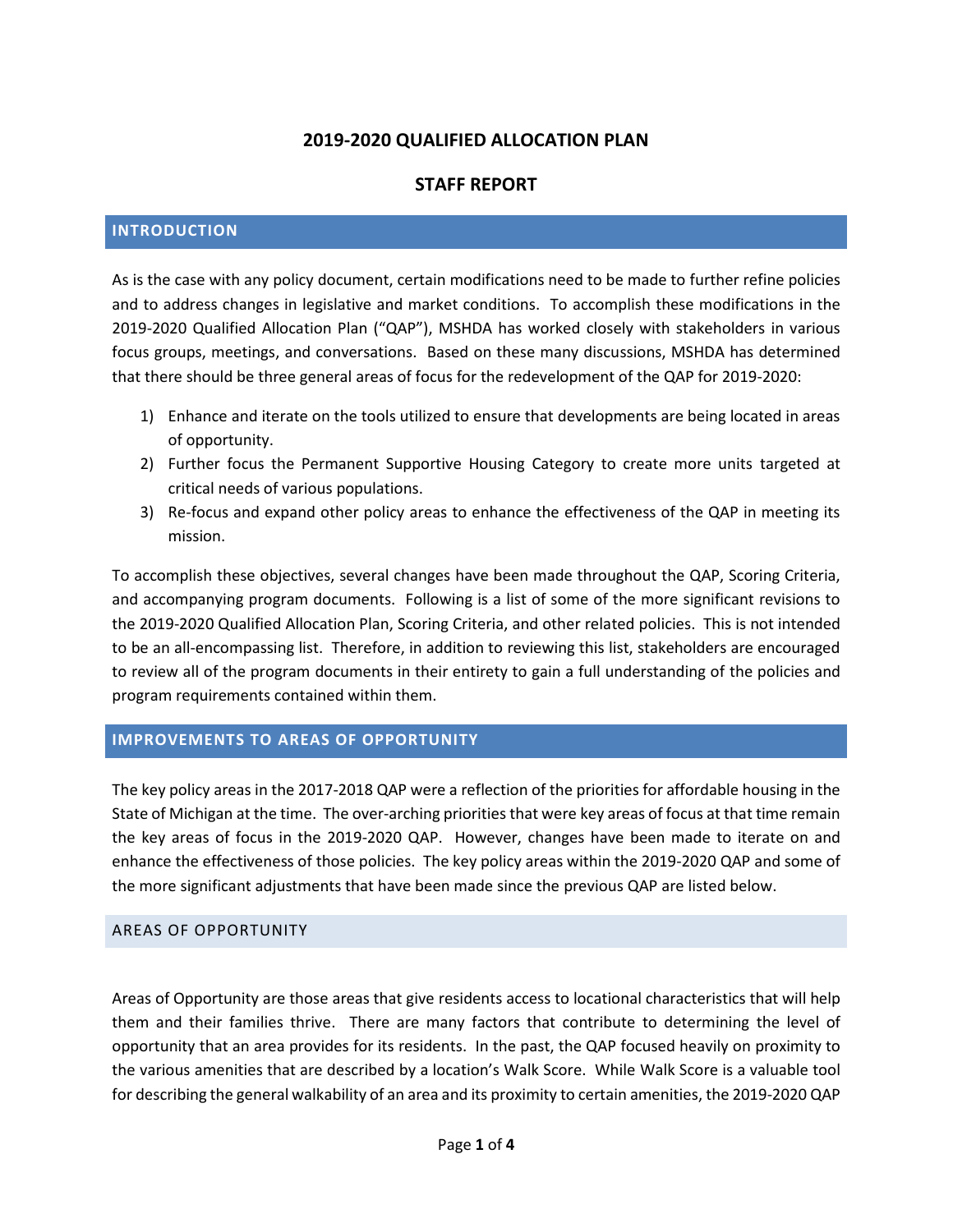takes a modified approach that utilizes a grouping of amenities that are very important to residents and which are not as prominently included in a project's Walk Score. In doing this, the location-based criteria is expanded to more fully assess the amenities in an area that will enhance the quality of life for residents. More discussion on this is described below.

# Location-Based Points

As mentioned above, in the 2017-2018 QAP the opportunities that existed in a particular location were measured by the Walk Score. While Walk Score is very indicative of the general walkability and strength of a location, the 2019-2020 QAP recognizes the need to identify other amenities that are also extremely important to residents. For this reason, the 2019-2020 QAP has added two new location-based components that together help to determine the strength of a location. The first component awards points to developments that are located proximate to important amenities such as a full-service grocery store, pharmacy, doctor's office or clinic, public school, park, and senior center (Scoring Criteria A.2). The second component utilizes a mapping tool called Opportunity 360, which measures the strength of a location based on education, health and well-being, economic stability, and accessibility to jobs, goods, and services (Scoring Criteria A.3). These two components assist with allowing the 2019-2020 QAP to be more fully indicative of the strength of a particular location.

# Developments near Downtowns/Corridors

In the 2017-2018 QAP, developments that were located close to Central Cities were prioritized because of the many benefits of being located in a walkable area that has a sense of place. In an effort to promote not just a particular built environment, but to better focus on those specific areas that exude the benefits of walkable areas, the 2019-2020 QAP utilizes the Walk Score tool to identify areas that have a minimum level of walkability that is representative of a downtown or corridor and it then encourages developments to be located within close proximity to those areas (Scoring Criteria A.4). This change focuses the QAP more towards the amenities that makes an area vibrant, which can occur in many forms, rather than focusing on a specific built environment.

# Affordable/Market Rent Differential & Neighborhood Investment Activity Areas

The 2019-2020 QAP continues to recognize that the availability of affordable rental units provides a significant benefit in housing markets where the actual cost to rent market-rate units far exceeds the ability lower-income tenants have to pay those market rents. To continue to enhance this criteria, the 2019-2020 QAP modifies the existing criteria in order to more intentionally and accurately focus on those areas where the market rate rents are significantly higher than the affordable rents and where housing in those areas is not affordable to residents with lower incomes, causing significant overburden to tenants (Scoring Criteria A.7).

Additionally, the 2019-2020 QAP better defines the criteria that developments will need to meet in order to achieve the points for Neighborhood Investment Activity Area by defining minimum levels of investment based on the size of the municipality that the development is located in (Scoring Criteria A.6).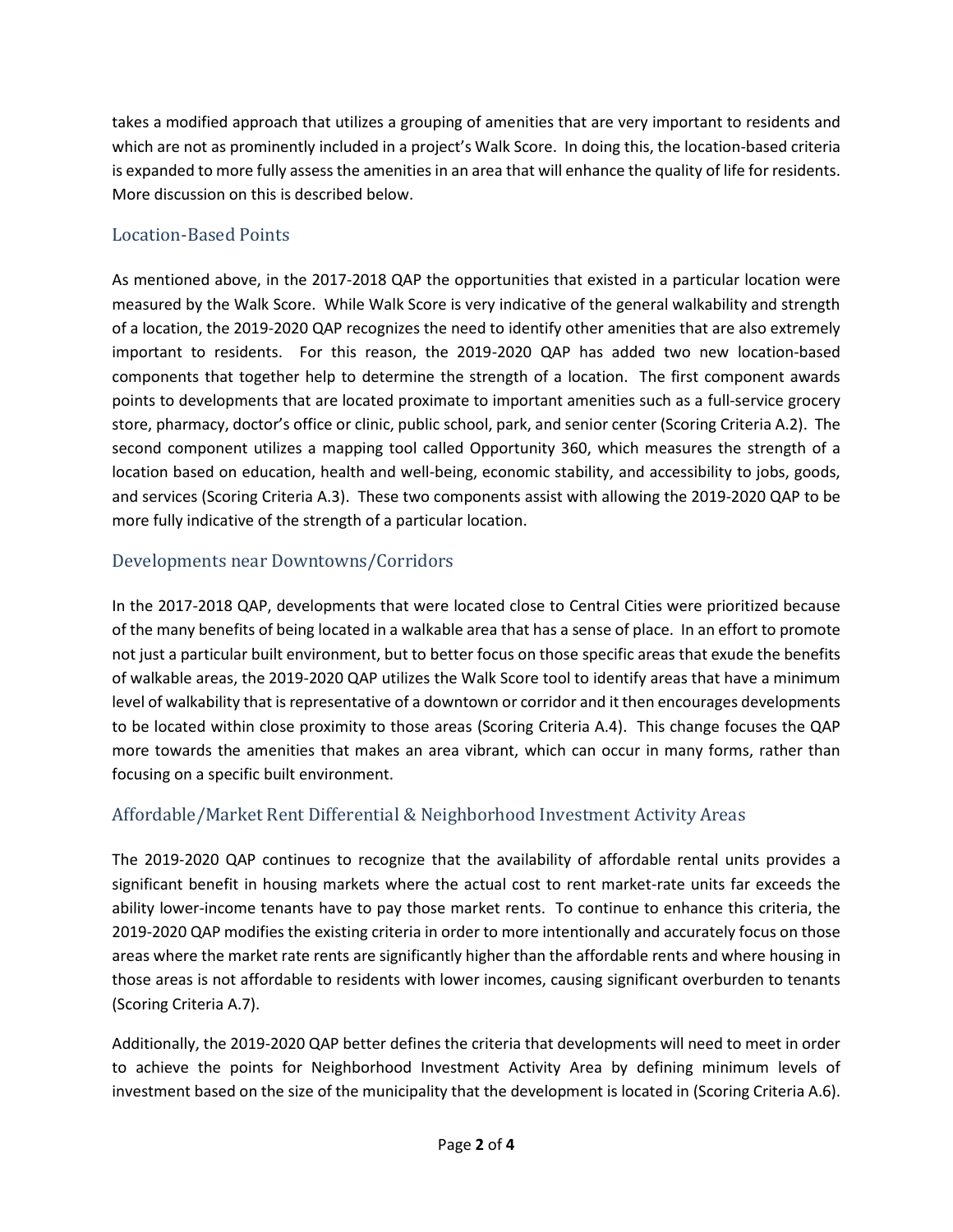It is the intention that this additional transparency and guidance will assist applicants with understanding the criteria and whether or not their particular development will qualify for these points.

# Opportunity Zones and Rising Tide Communities

The Consolidated Appropriations Act, 2018 created the ability for states to designate certain census tracts as Opportunity Zones. Although the Opportunity Zone guidance is still largely being established at the federal level, it is anticipated that there could be some significant benefits that would attract investment to the particular areas within communities that are designated as Opportunity Zones. Additionally, the Rising Tide initiative, which has designated communities in each of the Michigan Prosperity Regions, has been created to provide at-risk communities with the tools they need to design and build a successful economic framework. Just as the QAP has sought to connect to and leverage other investments that are taking place within a community through the Neighborhood Investment Activity Area criteria, the 2019- 2020 QAP seeks to connect developments to Opportunity Zones and/or Rising Tide Communities and therefore gives some priority to those developments that are located within these areas (Scoring Criteria A.8).

### **PERMANENT SUPPORTIVE HOUSING**

Permanent Supportive Housing has and continues to be a high priority for MSHDA as an agency and specifically within the QAP. Permanent Supportive Housing requires a tremendous amount of successful coordination and collaboration between agencies, companies, and resources for it to be successful. With that in mind, the Addendum III review process for Permanent Supportive Housing projects has been moved from taking place during the funding round to now take place in advance of the funding round (Addendum III, p. 3). This new timeline will allow Permanent Supportive Housing projects to get a more focused review and usable feedback on some of the more critical aspects of the project (contained within Addendum III). This will allow clarification and corrections to be made in advance of the funding round in an effort to ensure that the most deserving projects are being funded from this category.

Additionally, other enhancements have been made throughout the Permanent Supportive Housing criteria to better focus resources based on need and to provide a greater number of PSH units (See Addendum III and Scoring Criteria section E.).

## **RE-FOCUS AND EXPAND OTHER POLICY AREAS**

### COST REASONABLENESS THROUGH CREDIT EFFICIENCY

Cost Reasonableness and Credit Efficiency has been a significant policy goal for years in order to ensure that the program is operating efficiently and that applicants are being diligent with the resources that are available to them. With that in mind, prior QAPs sought to accomplish this in two ways, through incentivizing applicants to reduce their total project costs and also to incentivize developers to use less credit to develop more units. The 2019-2020 QAP has changed this approach in an effort to promote the